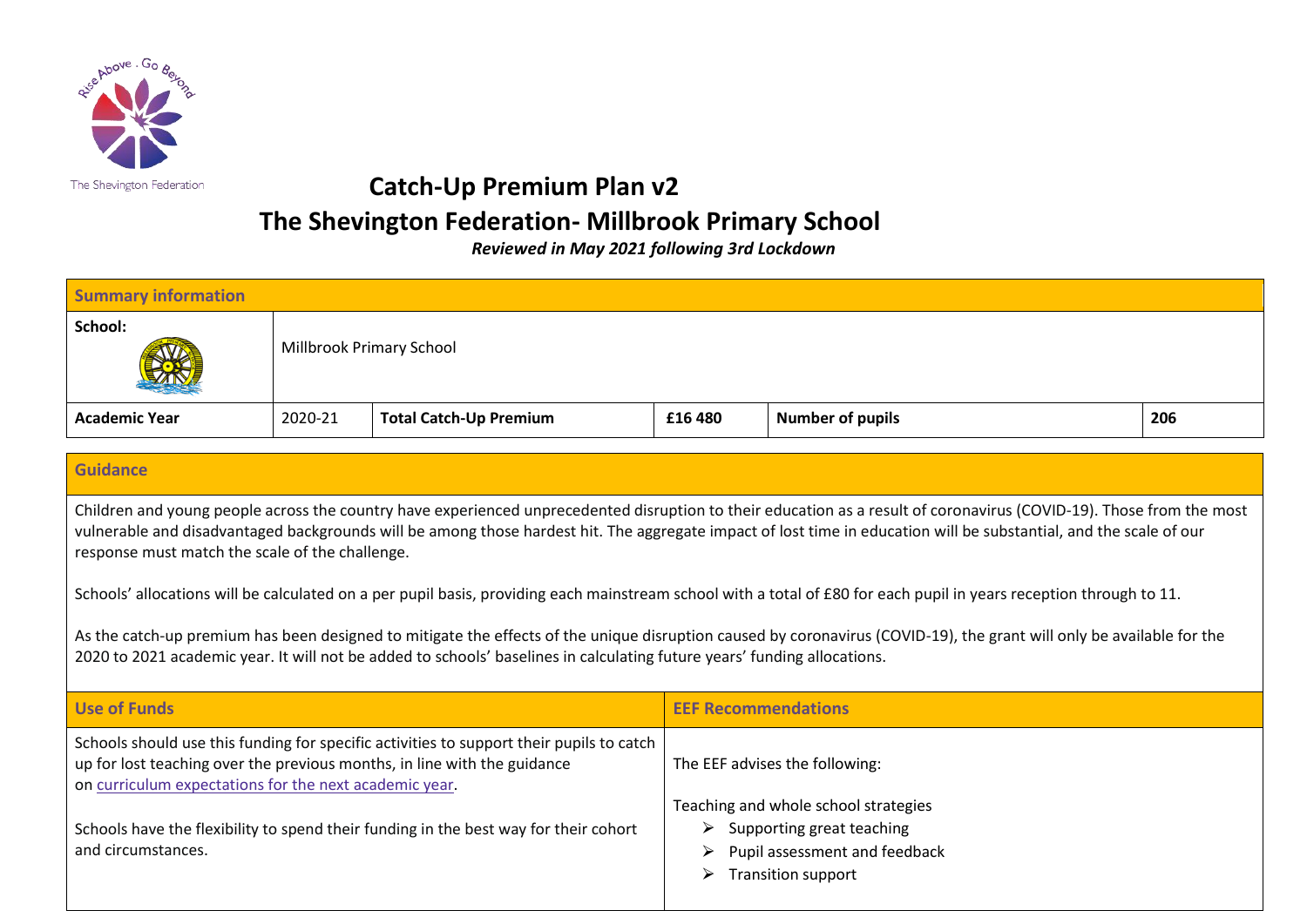| To support schools to make the best use of this funding, the Education Endowment  | Targeted approaches                                                                                                      |
|-----------------------------------------------------------------------------------|--------------------------------------------------------------------------------------------------------------------------|
| Foundation (EEF) has published a coronavirus (COVID-19) support guide for         | $\triangleright$ One to one and small group tuition                                                                      |
| schools with evidence-based approaches to catch up for all students. Schools      | Intervention programmes                                                                                                  |
| should use this document to help them direct their additional funding in the most | $\triangleright$                                                                                                         |
| effective way.                                                                    | Extended school time                                                                                                     |
|                                                                                   | Wider strategies<br>Supporting parent and carers<br>➤<br>Access to technology<br>➤<br>Summer support<br>$\triangleright$ |

|                | <b>Identified impact of lockdown</b>                                                                                                                                                                                                                                                                                                                                                                                                                                                                                           |
|----------------|--------------------------------------------------------------------------------------------------------------------------------------------------------------------------------------------------------------------------------------------------------------------------------------------------------------------------------------------------------------------------------------------------------------------------------------------------------------------------------------------------------------------------------|
| <b>Maths</b>   | Specific content has been missed, leading to gaps in learning and stalled sequencing of journeys. Children are still enjoying maths and lock down has not<br>affected their desire to improve learning of maths they are just behind. Y3 and Y6 seem to have more of an issue than other classes.                                                                                                                                                                                                                              |
|                | Shape and space seem to be the main issue at Millbrook which are the sections that were taught remotely or may have been missed. Times Tables seems<br>an issue as well across school.                                                                                                                                                                                                                                                                                                                                         |
| <b>Writing</b> | Children have not missed units of work as such, like in other subjects however it is the stamina of writing longer pieces that has suffered and there are gaps<br>in SPAG( spelling, punctuation, and grammar). Some children have continued to write well but many have not. Handwriting, letter sizes and pencil grip has<br>suffered and in Y1 it is those fine motor movements that are a little behind. Identification of grammar terms is also weaker - that is possibly why there is no<br>SPAG KS test this year 2021. |
| <b>Reading</b> | Children accessed reading the most during lockdown as this was something that families could provide with little teacher involvement. They are less able to<br>read out loud and the word gap has widened between the disadvantaged and non-disadvantaged children.                                                                                                                                                                                                                                                            |
| Non-core       | Whole units were missed -one topic in each of the year groups in the Summer Term meaning that children are less able to access pre -requisite learning<br>When learning something new so less likely to make connections between concepts and themes throughout the curriculum. Children have also missed out<br>on visitors and visits and powerful moments of learning.                                                                                                                                                      |
| Well being     | A very small number of children have returned with well - being concerns and have found it hard to realign themselves in a larger class. The smaller class<br>have also taken some time to being a full cohort again.                                                                                                                                                                                                                                                                                                          |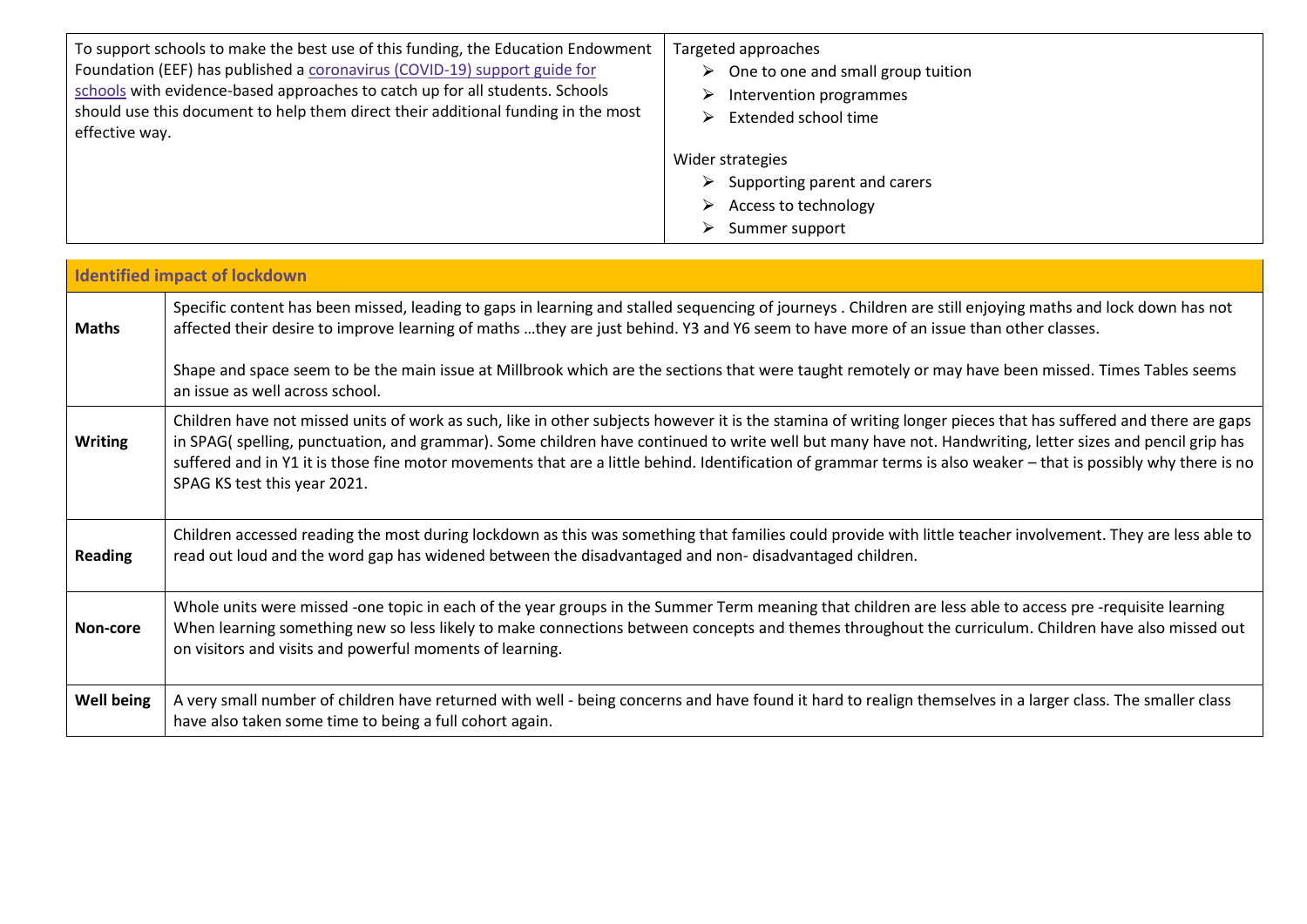**Planned expenditure -** The headings below are grouped into the categories outlined in the Education Endowment Foundation's coronavirus support guide for schools)

| i. Teaching and whole-school strategies                                                                                                                                                                                                                                                                                                                                                                                           |                                                                                                                                                                                                                                                                                                                                                                                                                                              |                                                                                                                                                                                                                                                                    |                        |                              |  |
|-----------------------------------------------------------------------------------------------------------------------------------------------------------------------------------------------------------------------------------------------------------------------------------------------------------------------------------------------------------------------------------------------------------------------------------|----------------------------------------------------------------------------------------------------------------------------------------------------------------------------------------------------------------------------------------------------------------------------------------------------------------------------------------------------------------------------------------------------------------------------------------------|--------------------------------------------------------------------------------------------------------------------------------------------------------------------------------------------------------------------------------------------------------------------|------------------------|------------------------------|--|
| <b>Desired outcome</b>                                                                                                                                                                                                                                                                                                                                                                                                            | Chosen approach and anticipated cost                                                                                                                                                                                                                                                                                                                                                                                                         | Impact (once reviewed)                                                                                                                                                                                                                                             | <b>Staff lead</b>      | <b>Review</b><br>date?       |  |
| Relevant Progress checks on all children measuring<br>pupils against a wider national picture than just our 2<br>schools.<br>We have now purchased the complete digital solution<br>package with GL that allows us to assess learning at any<br>point in the year to monitor progress of movement<br>through their age-related learning.<br>Assessments are far more varied including cognitive<br>assessments for able learners. | Purchase of GL Assessments complete digital solution<br>package.<br>Annual subscription.<br>Assessments in September May and Late June to assess<br>Covid gaps and progress.<br>£3000                                                                                                                                                                                                                                                        | GL assessments used to inform<br>Teaching and Learning - gaps<br>identified.<br>Diagnostic guidance offered<br>End of Key stage indictor given<br>Support deployed as necessary.<br>Progress measures are included<br>when two different tests have<br>been taken. | KS<br>KT<br>AH         | <b>July 2021</b>             |  |
| Gain a more in depth picture of children with SEND and<br>those working well below being able to measure more<br>accurately their progress and gives next steps.<br>National Curriculum is broken up in to tiny steps<br>therefore being able to measure small steps of children<br>not able to work at age relate expectations or at an age<br>related pace.                                                                     | Initial Set up of £800 then annual subscription of £200<br>B Squared is a tracking system for children with SEND. It<br>has National Curriculum statements broken down into<br>much smaller steps to allow progress to be seen with<br>those children who are working well behind their peers.<br>This is the on-line version. At present we use the paper<br>based version however we want to make better use of out<br>TAs.<br>$=$ $£1000$ | Demonstration webinar booked<br>for May 26 <sup>th</sup> with a view to<br>purchasing in Summer 2.                                                                                                                                                                 |                        | On-going                     |  |
| Staff and pupils to have access to a catch up curriculum<br>built into the present term of work.<br>Purchase of White Rose Maths with catch up curriculum                                                                                                                                                                                                                                                                         | White Rose On-line full subscription-£200<br><b>Supplemented by Classroom Secrets- £200</b><br>$=£400$                                                                                                                                                                                                                                                                                                                                       | Pupils develop confidence in those<br>gaps that have appeared. No extra<br>planning for staff as catch up<br>already integrated into White<br>Rose.- well-being of staff<br>considered.                                                                            | JT                     | Feb 2021<br><b>July 2021</b> |  |
| Review of English Curriculum- to focus upon stamina in<br>writing and type of genres . audience and purpose of<br>writing - Ensuring Quality First Teaching                                                                                                                                                                                                                                                                       | One afternoon per week dedicated to the co-ordinator<br>17 weeks @ £45 per week - Level 4 TA cover=<br>£765                                                                                                                                                                                                                                                                                                                                  | Children rebuild stamina in writing<br>at length but are also aware of the<br>purpose for writing and its<br>importance.                                                                                                                                           | <b>DL</b><br><b>CM</b> | <b>July 2021</b>             |  |
| Introduction of a philosophical question as a hook for<br>planning a term's worth of work. Which will be<br>answered as an essay at the end of the term                                                                                                                                                                                                                                                                           | The last unit of each term will be an essay writing unit $-$<br>2 weeks will be allocated.<br>Classes will then publish and share these at Top Copy<br>Share time.                                                                                                                                                                                                                                                                           | Toolkit for writing monitored<br>across school.                                                                                                                                                                                                                    | КT                     |                              |  |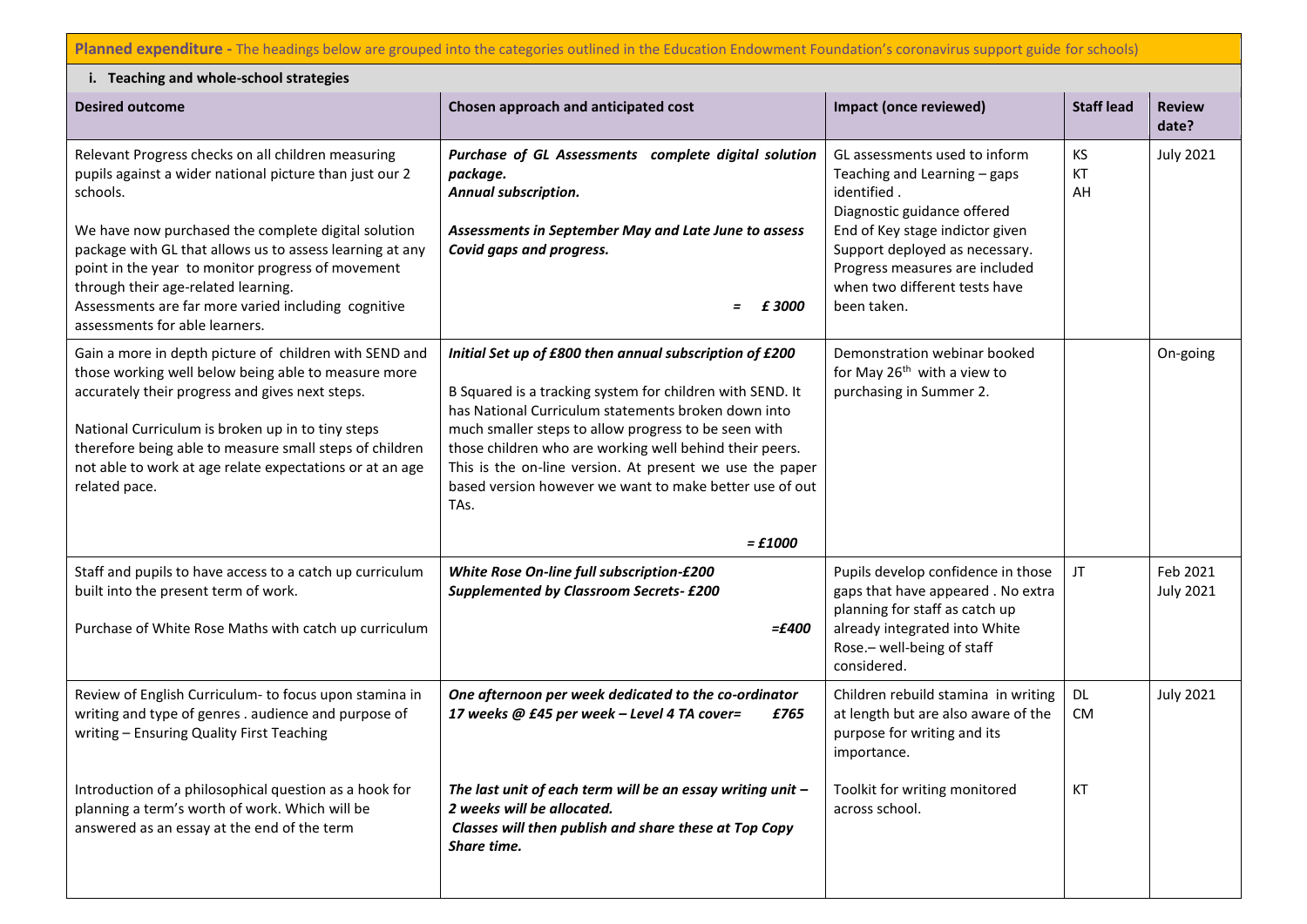| To improve the link between phonics and writing across<br>school especially key stage 1.                                                     | 5 members of staff trained in Sounds Write @ £400 per<br>person.<br>Cover for staff to access course built into first targeted<br>approach below.             | First round of staff have passed<br>the course and the new scheme is<br>being trialled ready for September. | DL  | <b>July 2021</b><br>Dec 2021 |
|----------------------------------------------------------------------------------------------------------------------------------------------|---------------------------------------------------------------------------------------------------------------------------------------------------------------|-------------------------------------------------------------------------------------------------------------|-----|------------------------------|
|                                                                                                                                              | £2000                                                                                                                                                         | Results already showing positive<br>outcomes.                                                               |     |                              |
| Improvement in Handwriting . Both in staff knowledge<br>and children's presentation particularly in Y1 where<br>there was a noticeable issue | 3 key members of staff trained to teach Hand Writing by<br>Debbie Watson<br>Demonstration lessons and CPD of theory, language and<br>$=$ £495<br>progression. | Training booked for 7 <sup>th</sup> July 2021                                                               | DL. | Dec 2021                     |
| Whole School Strategies Total budgeted cost E7 660                                                                                           |                                                                                                                                                               |                                                                                                             |     |                              |

| ii.<br><b>Targeted approaches</b>                                                                                                                                                                                                                                                                                                                             |                                                                                                                                                                                                                     |                                                                                                                                                   |                                         |                            |  |
|---------------------------------------------------------------------------------------------------------------------------------------------------------------------------------------------------------------------------------------------------------------------------------------------------------------------------------------------------------------|---------------------------------------------------------------------------------------------------------------------------------------------------------------------------------------------------------------------|---------------------------------------------------------------------------------------------------------------------------------------------------|-----------------------------------------|----------------------------|--|
| Desired outcome                                                                                                                                                                                                                                                                                                                                               | Chosen action/approach                                                                                                                                                                                              | Impact (once reviewed)                                                                                                                            | <b>Staff lead</b>                       | <b>Review</b><br>date      |  |
| To support children who did not access home learning<br>during lock down<br>Employment of Level 4 Teaching Assistant $-3$ days a week<br>to support catch up within class -frees up teacher to coach<br>those gaps as prior learning whilst in class<br>To support staff's well- being to allow quality time for<br>training linked in to above Sounds Write, | Premier Supply Agency for Spring/Summer Term -<br>26 weeks @ £105 per day= 69 days = £7 245- £765=<br>£6480<br>£6480                                                                                                | With support being in class pupils<br>are not extracted out of class so<br>missing further learning.<br>Teacher can focus upon a group as<br>well | КT<br>All staff<br>within own<br>classs | <b>July 2021</b><br>Via GL |  |
| To support transition to high school for Y6 pupils ensuring<br>children are secondary ready.                                                                                                                                                                                                                                                                  | Teacher hours a week to support in Y6 or tutoring<br>online through Gov agency -KS to advise<br><i>=£3000</i><br>(Or online whole class tutoring via National Tutoring<br>Service15 sessions £85 per person)<br>TBD | Quality focussed time with a<br>teacher for catch up sessions in<br>Maths / English                                                               | KS<br>KT                                | January<br>2022            |  |
| <b>Targeted Approaches Total budgeted cost</b>                                                                                                                                                                                                                                                                                                                |                                                                                                                                                                                                                     |                                                                                                                                                   |                                         | £9480                      |  |